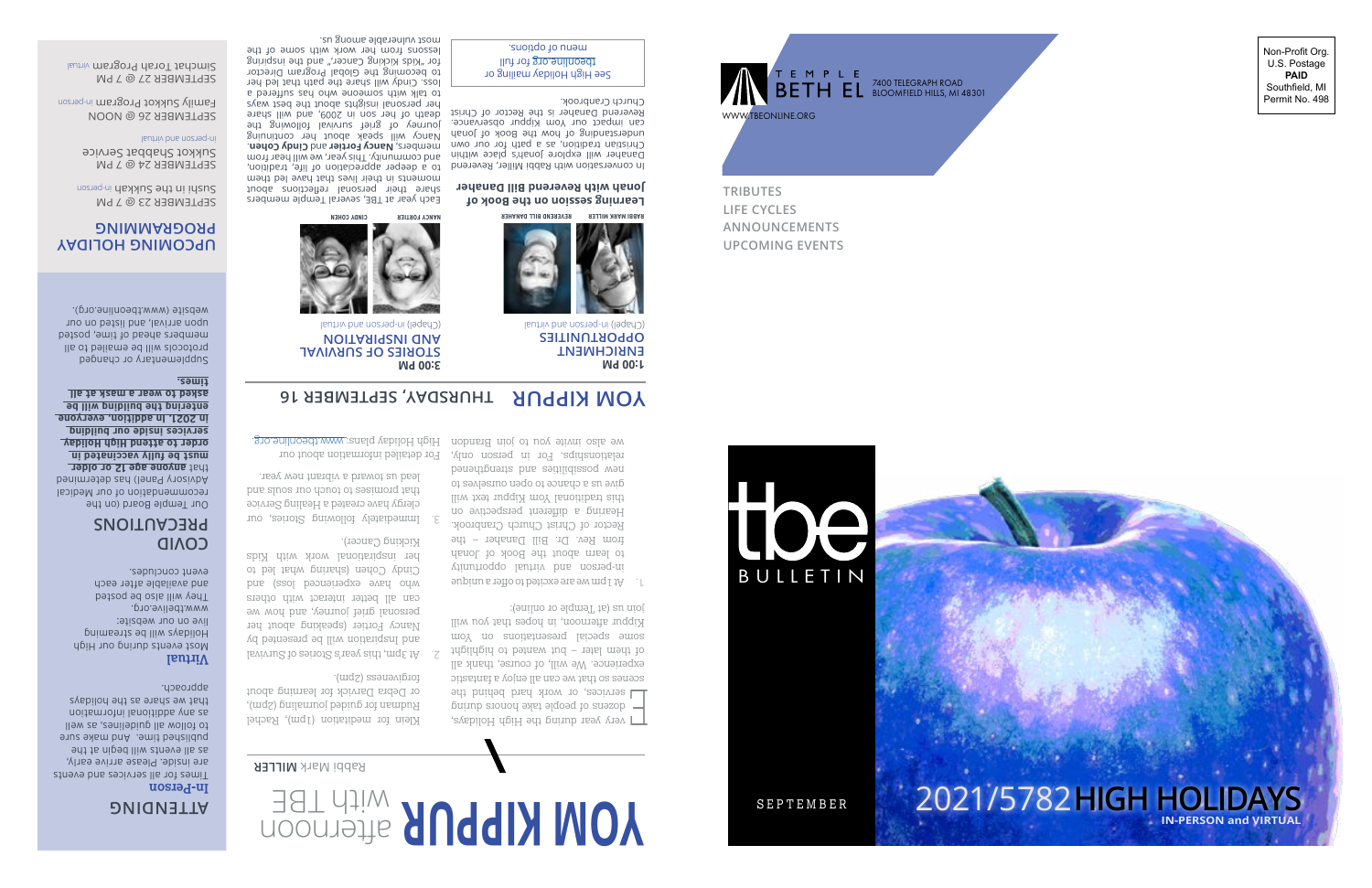# **EXAMPLE 2 11** With TBE **ATTENDING In-Person YOM KIPPUR** afternoon with TBE

### Rabbi Mark **MILLER**

very year during the High Holidays, - dozens of people take honors during very year during the High Holidays,<br>dozens of people take honors during<br>services, or work hard behind the scenes so that we can all enjoy a fantastic experience. We will, of course, thank all of them later – but wanted to highlight some special presentations on Yom Kippur afternoon, in hopes that you will join us (at Temple or online):

1. At 1pm we are excited to offer a unique in-person and virtual opportunity to learn about the Book of Jonah from Rev. Dr. Bill Danaher – the Rector of Christ Church Cranbrook. Hearing a different perspective on this traditional Yom Kippur text will give us a chance to open ourselves to new possibilities and strengthened relationships. For in person only, we also invite you to join Brandon Klein for meditation (1pm), Rachel Rudman for guided journaling (2pm), or Debra Darvick for learning about forgiveness (2pm).

- 2. At 3pm, this year's Stories of Survival and Inspiration will be presented by Nancy Fortier (speaking about her personal grief journey, and how we can all better interact with others who have experienced loss) and Cindy Cohen (sharing what led to her inspirational work with Kids Kicking Cancer).
- 3. Immediately following Stories, our clergy have created a Healing Service that promises to touch our souls and lead us toward a vibrant new year.

For detailed information about our High Holiday plans: [www.tbeonline.org](http:// www.tbeonline.org/high-holidays).

### **YOM KIPPURTHURSDAY, SEPTEMBER 16**

### **1:00 PM ENRICHMENT OPPORTUNITIES**

(Chapel) in-person and virtual



**RABBI MARK MILLER BEVEREND BILL DANAHER** 

### **Learning session on the Book of Jonah with Reverend Bill Danaher**

In conversation with Rabbi Miller, Reverend Danaher will explore Jonah's place within Christian tradition, as a path for our own understanding of how the Book of Jonah can impact our Yom Kippur observance. Reverend Danaher is the Rector of Christ Church Cranbrook.

> See High Holiday mailing or [tbeonline.org](http://tbeonline.org) for full menu of options.

### **3:00 PMSTORIES OF SURVIVAL AND INSPIRATION**

(Chapel) in-person and virtual



**NANCY FORTIER CINDY COHEN**

Each year at TBE, several Temple members share their personal reflections about moments in their lives that have led them to a deeper appreciation of life, tradition, and community. This year, we will hear from members, **Nancy Fortier** and **Cindy Cohen**. Nancy will speak about her continuing journey of grief survival following the death of her son in 2009, and will share her personal insights about the best ways to talk with someone who has suffered a loss. Cindy will share the path that led her to becoming the Global Program Director for "Kids Kicking Cancer," and the inspiring lessons from her work with some of the most vulnerable among us.

Times for all services and events are inside. Please arrive early, as all events will begin at the published time. And make sure to follow all guidelines, as well as any additional information that we share as the holidays approach.

### **Virtual**

Most events during our High Holidays will be streaming live on our website: www.tbelive.org. They will also be posted and available after each event concludes.

### **COVID PRECAUTIONS**

Our Temple Board (on the recommendation of our Medical Advisory Panel) has determined that **anyone age 12 or older must be fully vaccinated in order to attend High Holiday services inside our building in 2021. In addition, everyone entering the building will be asked to wear a mask at all times.**

Supplementary or changed protocols will be emailed to all members ahead of time, posted upon arrival, and listed on our website (www.tbeonline.org).

### **UPCOMING HOLIDAY PROGRAMMING**

SEPTEMBER 23 @ 7 PMSushi in the Sukkah in-persor

SEPTEMBER 24 @ 7 PMSukkot Shabbat Service in-person and virtual

SEPTEMBER 26 @ NOON Family Sukkot Program in-person

SEPTEMBER 27 @ 7 PMSimchat Torah Program virtual